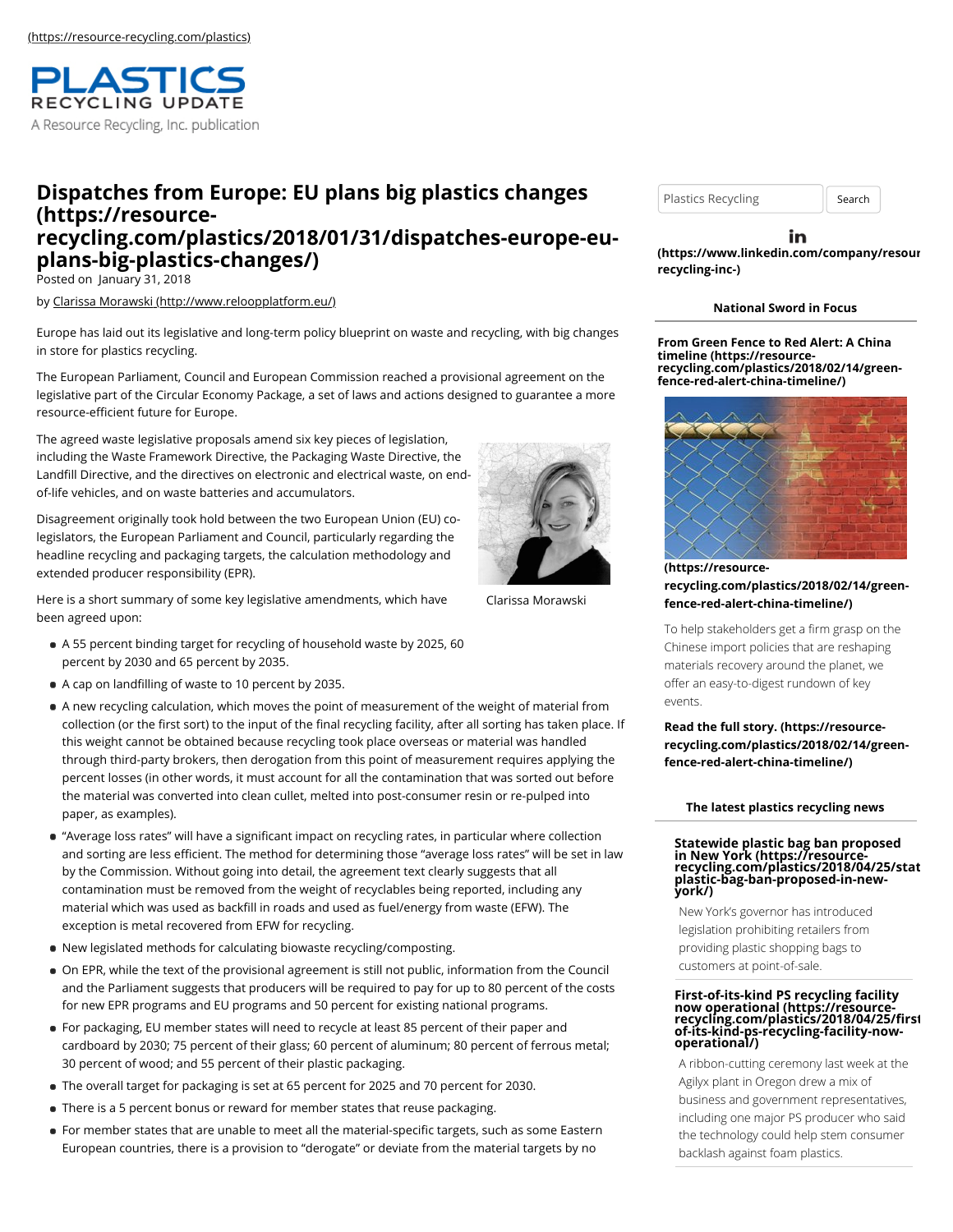more than 15 percentage points combined. However, the overall target of 70 percent remains in place. This offers the laggard countries a bit of flexibility.

- There is mandatory separate collection for biowaste starting Dec. 31, 2023, unless a strong case can be made that it is not technically, environmentally and economically practicable (as an example, consider the rationale for collecting food waste in Finland in the middle of winter).
- Mandatory separate collection of household hazardous waste by Dec. 31, 2025.

While the provisional agreement still needs final approval from the entire Parliament and Council, it is unlikely that additional changes will be made. Once the new legislation has been finally adopted in the spring, all 28 member states (including the U.K.) will have two years to transpose these new obligations into national law.

### **And there's more …**

Hot on the heels of the provisional agreement on the revised waste legislation, on Jan. 16 the European [Commission published "A European Strategy for Plastics in a Circular Economy](http://ec.europa.eu/environment/circular-economy/pdf/plastics-strategy.pdf)

(http://ec.europa.eu/environment/circular-economy/pdf/plastics-strategy.pdf)," which aims at reducing the leakage of plastic in the environment by transforming the way products are designed, manufactured, [used and recycled \(the strategy annexes are available here \(http://ec.europa.eu/environment/circular](http://ec.europa.eu/environment/circular-economy/pdf/plastics-strategy-annex.pdf)economy/pdf/plastics-strategy-annex.pdf)). There are over 42 proposed EU measures to implement the Strategy, with a timeline for each. Among these are:

- Assessing regulatory and economic incentives for the uptake of recycled content, including green public procurement.
- Developing quality standards for recycled plastics.
- Analytical work, including a consultation process, to determine the scope of a law on single-use plastics. This law can include design restrictions/requirements and a mandate for member states to implement a charge at point-of-sale for certain products where better alternatives exist, or where funds need to be raised to help pay for mitigation efforts. These single-use items (excluding packaging covered through the Packaging and Packaging Waste Directive) include items such as disposable coffee cups, plastic cutlery, cotton swabs, straws and other single-use items, which are predominantly found in land and marine litter.
- Adopting a law for port reception facilities for the delivery of waste from ships.
- Developing measures to reduce lost and abandoned fishing gear (e.g. recycling targets, deposit return schemes and other EPR schemes that offer funding).
- Harmonizing rules on defining and labelling for "compostable" and "biodegradable" plastics.
- Starting the process to restrict the use of oxo-plastics and the intentional addition of microplastics into products.
- Commission guidance on eco-modulation of EPR fees, which would provide producers with a financial incentivize to produce more eco-friendly products through reduced EPR costs.
- Harnessing global action to reduce plastic waste and marine litter in East and Southeast Asia, as well as in the Mediterranean.
- Supporting the development of industry standards on sorted plastic waste and a certification scheme for recycling plants in the EU and other countries.

There is also a list of 15 measures recommended specifically to national and regional governments and eight measures for industry. Here are a few of the recommendations for national and regional authorities:

- Favor reusable and recyclable plastics in public procurement.
- Make better use of taxation and other economic instruments to reward the uptake of secondary plastics.
- Put in place well-designed EPR schemes, including introducing deposit return incentives, in particular for beverage containers.
- Raise the cost of landfilling and incineration and promote plastic recycling and prevention.
- Develop a global response to the increase in marine litter.

Here are some of the measures recommended specifically to industry:

- Making voluntary commitments in support of the Plastics Strategy, in particular with regard to recycled-content.
- **Promoting existing alternatives to single-use plastic items.**
- Implement cross-industry agreements to reduce the release of microplastics and avoid spillage of

#### **EPA's former solid waste chief decries new leadership (https://resource[recycling.com/plastics/2018/04/25/epas](https://resource-recycling.com/plastics/2018/04/25/epas-former-solid-waste-chief-decries-new-leadership/)former-solid-waste-chief-decriesnew-leadership/)**

Mathy Stanislaus, who served under President Obama, says current U.S. EPA leaders aren't fully valuing materials recovery and are harming the industry by putting a singular focus on deregulation.

# **Testing 'recyclability' with an eye on sorting systems (https://resource- [recycling.com/plastics/2018/04/25/test](https://resource-recycling.com/plastics/2018/04/25/testing-recyclability-with-an-eye-on-sorting-systems/)ing-recyclability-with-an-eye-on-sortingsystems/)**

Testing protocols developed by the Association of Plastic Recyclers give brand owners the chance to prove their plastic packaging can be correctly sorted at materials recovery facilities.

# **China will expand ban to post-industrial plastic (https://resource- [recycling.com/plastics/2018/04/19/chin](https://resource-recycling.com/plastics/2018/04/19/china-will-expand-ban-to-post-industrial-plastic/)awill-expand-ban-to-post-industrialplastic/)**

China plans to prohibit imports of postindustrial scrap plastic by the end of the year, according to documents published today by the country's environmental department.

#### **'Sword' to take center stage at state conferences (https://resource- [recycling.com/plastics/2018/04/18/swo](https://resource-recycling.com/plastics/2018/04/18/sword-to-take-center-stage-at-state-conferences/)rdto-take-center-stage-at-stateconferences/)**

Many recycling associations are preparing for their biggest gatherings of the year, and three group leaders recently explained how China-related market

disruptions will be tackled at their events.

# **How Chilean fishing nets became U.S. office chairs (https://resource- [recycling.com/plastics/2018/04/18/how](https://resource-recycling.com/plastics/2018/04/18/how-chilean-fishing-nets-became-u-s-office-chairs/)chilean-fishing-nets-became-u-s-**<br>chilean-fishing-nets-became-u-s**office-chairs/)**

A consortium focused on recovering marine plastics for recycling has rolled out its first product: an office chair made with recycled nylon.

#### **See more Plastics Recycling Update headlines (https://resource[recycling.com/plastics/category/news\)](https://resource-recycling.com/plastics/category/news)**





**[\(http://www.harrisequip.com/\)](http://www.harrisequip.com/)**

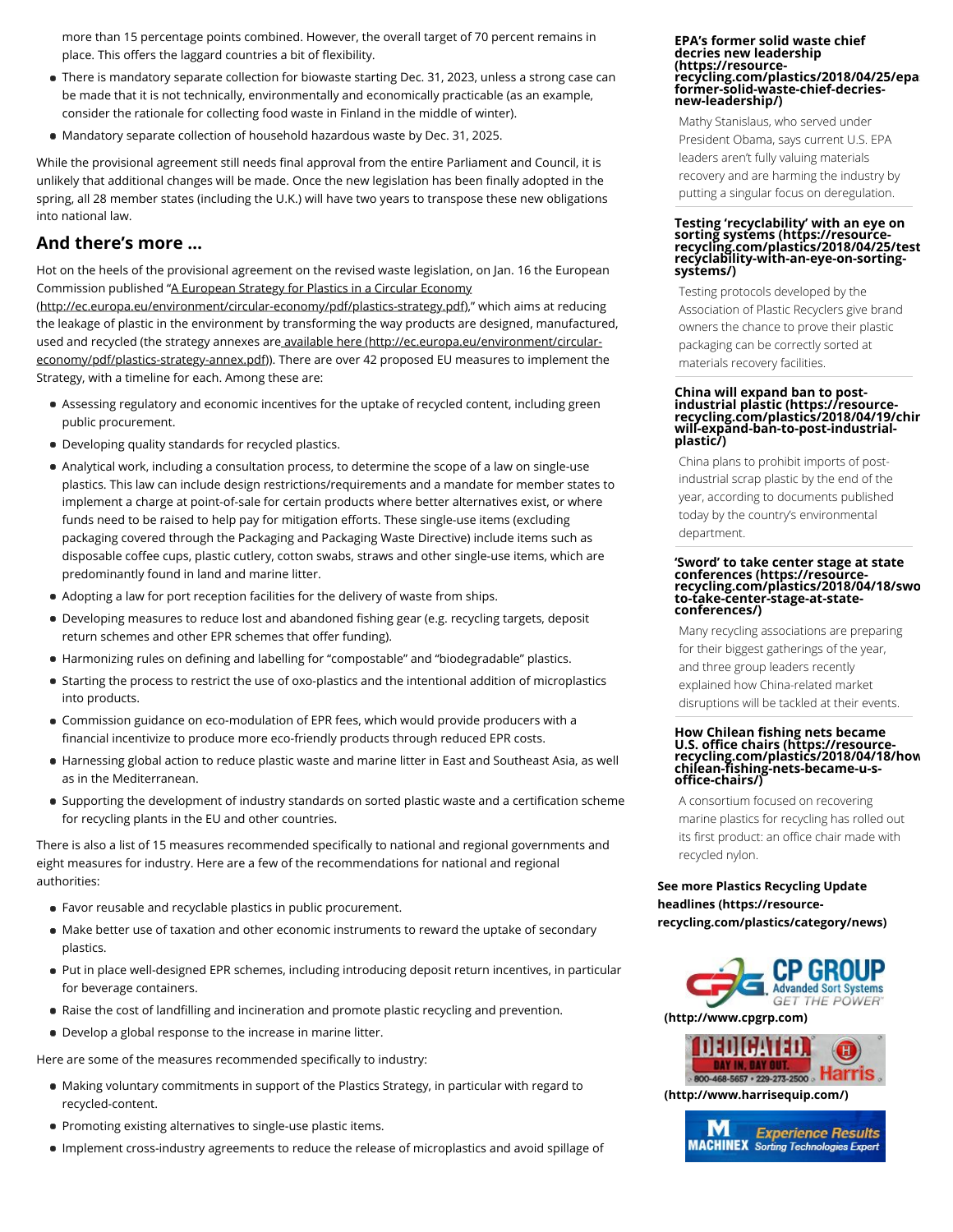#### plastic pellets

### **Blueprint for change**

The year 2018 has kicked off with a vision of what is needed in order to tackle the plastics problem in Europe. It's a key part of the transition toward a more circular economy. Despite the complexity of the European Union – with its three decision-making bodies, 28 member states, political parties ranging from the far left to the far right, and so many different languages – there appears to be unified support for this blueprint for change.

This comes at a critical time. China's recent and permanent ban on imports of certain recyclables appears to be the largest market disruption in the history of recycling. The EU has sent a strong signal that they are open for circular business. The blueprint is a clear commitment that new EU policy will offer investors more security, re-channel funding, and mandate national governments and industry into action.

If Europe can implement this revised legislation and the recommended measures and commitments in the Plastics Strategy are fulfilled by government and industry, it can position itself as the world leader in our new circular economy.

[Clarissa Morawski is based in Barcelona and serves as the managing director of the](http://www.reloopplatform.eu/) Reloop Platform (http://www.reloopplatform.eu/), which brings together industry, government, and nongovernmental organizations in Europe to form a network for advances in policy that create enabling system conditions [for circularity across the European economy. She is also principal of Canada-based](http://www.cmconsultinginc.com/) CM Consulting Inc. (http://www.cmconsultinginc.com/)



[\(http://www.plasticsrecycling.com/\)](http://www.plasticsrecycling.com/)

[Posted in N](https://resource-recycling.com/plastics/tag/europe/)[ews \(https://resource-recycling.com/plastics/category/news/](https://resource-recycling.com/plastics/category/news/)[\)](https://resource-recycling.com/plastics/tag/europe/) | Tagged Europe (https://resource-recycling.com/plastics/tag/europe/) |

### **Read more recent stories**

- Statewide plastic bag ban proposed in New York (https://resource[recycling.com/plastics/2018/04/25/statewide-plastic-bag-ban-proposed-in-new-york/\)](https://resource-recycling.com/plastics/2018/04/25/statewide-plastic-bag-ban-proposed-in-new-york/)
- [First-of-its-kind PS recycling facility now operational \(https://resource](https://resource-recycling.com/plastics/2018/04/25/first-of-its-kind-ps-recycling-facility-now-operational/)recycling.com/plastics/2018/04/25/first-of-its-kind-ps-recycling-facility-now-operational/)
- EPA's former solid waste chief decries new leadership (https://resource[recycling.com/plastics/2018/04/25/epas-former-solid-waste-chief-decries-new-leadership/\)](https://resource-recycling.com/plastics/2018/04/25/epas-former-solid-waste-chief-decries-new-leadership/)
- Testing 'recyclability' with an eye on sorting systems (https://resource[recycling.com/plastics/2018/04/25/testing-recyclability-with-an-eye-on-sorting-systems/\)](https://resource-recycling.com/plastics/2018/04/25/testing-recyclability-with-an-eye-on-sorting-systems/)
- China will expand ban to post-industrial plastic (https://resource[recycling.com/plastics/2018/04/19/china-will-expand-ban-to-post-industrial-plastic/\)](https://resource-recycling.com/plastics/2018/04/19/china-will-expand-ban-to-post-industrial-plastic/)

#### **Subscribe today for free weekly updates**

| Name                                              |  |  |  |
|---------------------------------------------------|--|--|--|
|                                                   |  |  |  |
| First                                             |  |  |  |
|                                                   |  |  |  |
| Last                                              |  |  |  |
| Email *                                           |  |  |  |
|                                                   |  |  |  |
| Choose from our free newsletter offerings below * |  |  |  |

Plastics Recycling Update (weekly)

Plastics Recycling Update: Technology Edition (monthly)

**[\(http://www.machinexrecycling.com/\)](http://www.machinexrecycling.com/)**